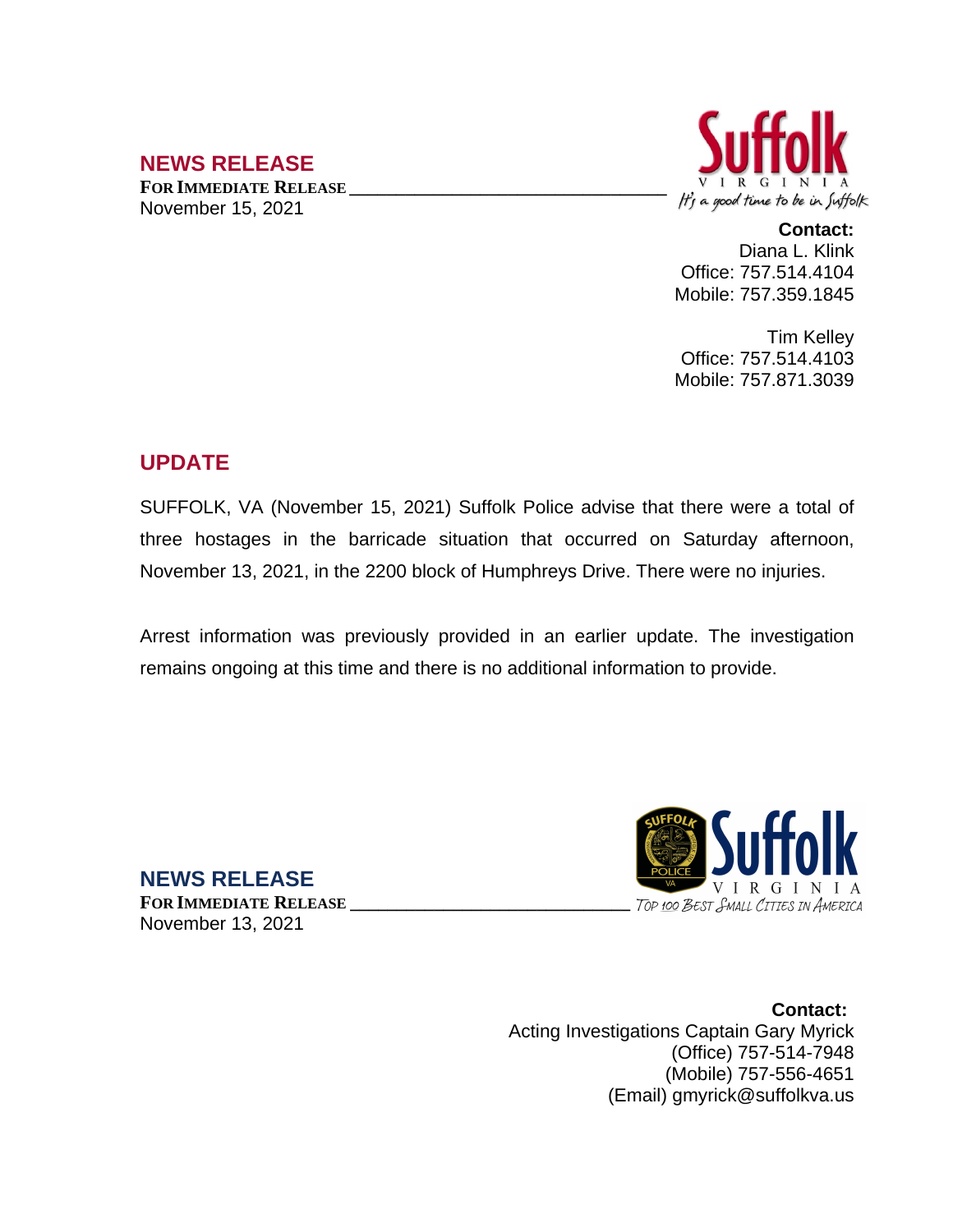#### **UPDATE**

SUFFOLK, VA (November 13, 2021) Suffolk Police have identified the barricaded subject from the 220 Block of Humphreys Drive, as Mr. Ford Jackson, age 45, of Chesapeake, VA. Mr. Ford was taken into custody and is charged with Armed Burglary, Use of a firearm in the commission of a felony, Abduction, Attempted Malicious Wounding and Shooting into an occupied dwelling. The investigation remains ongoing at this time, and there is no further information available for release.

If anyone has information regarding this incident, please contact Suffolk Police or Suffolk Crime Line. To submit online, go to [www.p3tips.com](http://www.p3tips.com), visit the Suffolk Police Department website ([www.suffolkva.us/spd](http://www.suffolkva.us/spd)) and look for the Suffolk Crime Line link, or go to the Suffolk Police Department Facebook page at [www.facebook.com/suffolkpolicedepartment](http://www.facebook.com/suffolkpolicedepartment). You can also call 888-LOCK-U-UP, 1-888-562-5887, Option 5. Once a person submits a tip, they will be given a TIP ID and password. With this information they can login at p3tips.com and submit follow-up information, engage in two-way dialogue, be informed of the outcome of the tip, and access any pertinent reward information.

> **Contact:** Jesse Epperson, Captain (Office) 757.514.7911 (Mobile) 757.272.8888 (Email) jepperson@suffolkva.us

#### **UPDATE**

SUFFOLK, VA (November 13, 2021) Suffolk Police advise that the barricade situation that began on the afternoon of November 13, 2021 has ended peacefully. The subject